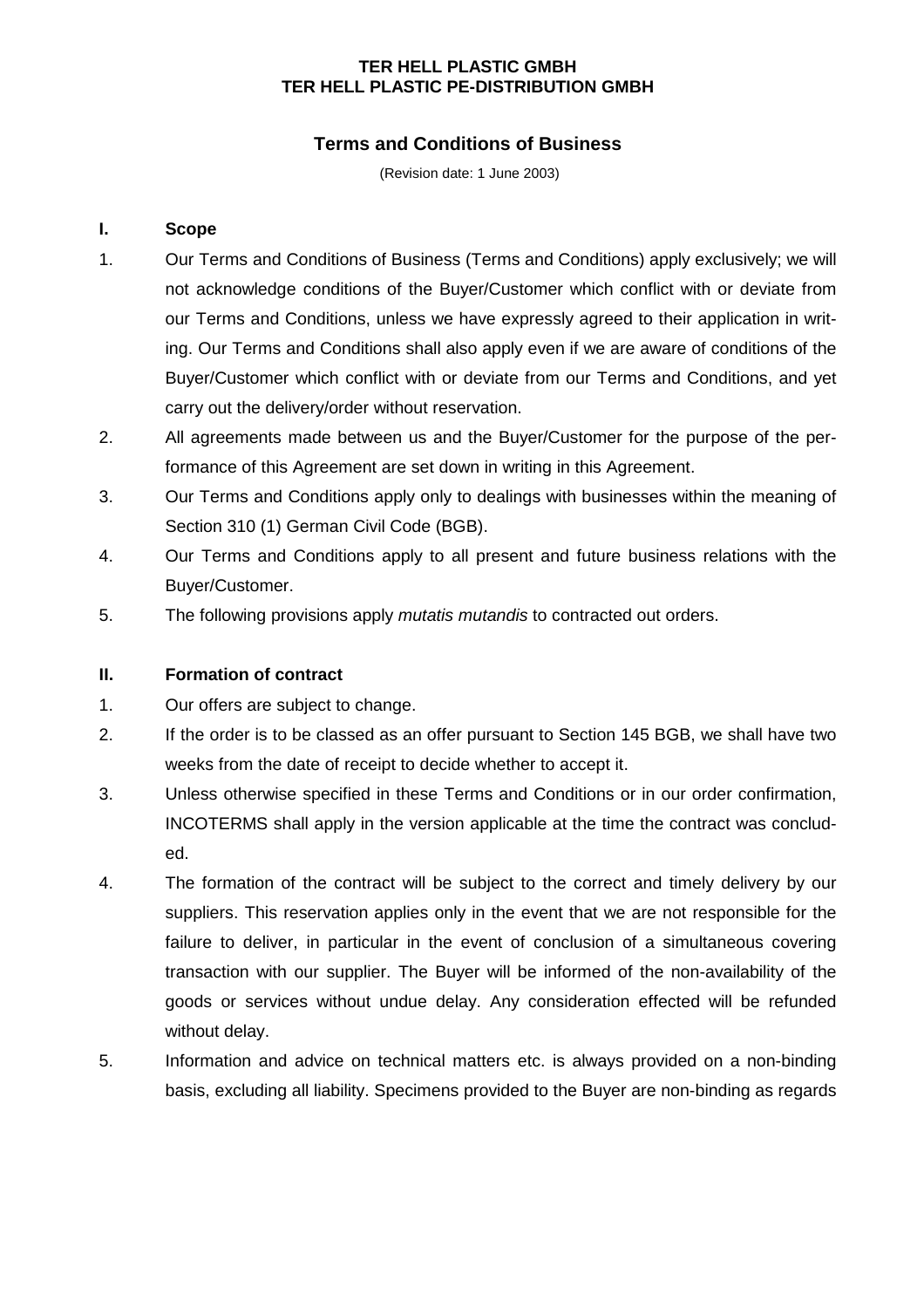their condition and quality, unless we provide a written guarantee of such condition and quality.

#### **III. Prices – terms of payment**

- 1. In the absence of any contrary provision in the order confirmation, our prices shall be "ex works/warehouse", exclusive of packaging, which shall be shown as a separate item on the invoice.
- 1.1 We reserve the right to amend our prices if costs rise or fall after the contract has been concluded, particularly as the result of changes in prime costs, cost of materials etc. This also applies to movements in exchange rates, the introduction and/or increase in state levies (e.g. customs duties or taxes), increase in transport and/or insurance costs, high water or low water supplements, and similar. We will provide evidence of such costs to the Buyer on request.
- 1.2 The Buyer shall be responsible for unloading costs and other costs payable in addition to the freight charges, even if deliveries are freight-paid.
- 1.3 Our prices do not include statutory value added tax; this will be shown as a separate item on the invoice at the statutory rate on the invoice date.
- 1.4 The deduction of discounts for cash shall require special written agreement.
- 2. We are entitled to vary the agreed quantity by up to 5%, and to charge for any additional amount delivered, provided there are technical reasons for exceeding or falling short of the agreed quantity. So far as the order involves colouring, reprocessing or compounding, the permitted deviation shall be 15%.
- 3. The actual quantity of all goods delivered will be counted at the plant or warehouse from which the goods are despatched. This count will be authoritative and will form the basis of the invoice calculation.
- 4. Invoices are payable net without deductions immediately after delivery. Where payment terms are specified, the due date will be calculated from the delivery date; in the case of consolidated invoices, the period shall be calculated from the mean maturity date.
- 5. Payment will be deemed to have been received on time if the funds have been cleared for use in our nominated account on the specified due date. Bills of exchange are permitted only with our consent. Cash payments, bank transfers or cheque payments which are to be effected against delivery of a bill of exchange issued by us and accepted by the Buyer shall only be regarded as payment once the bill has been honoured by the drawee and we are thus released from any liability in connection with the bill. This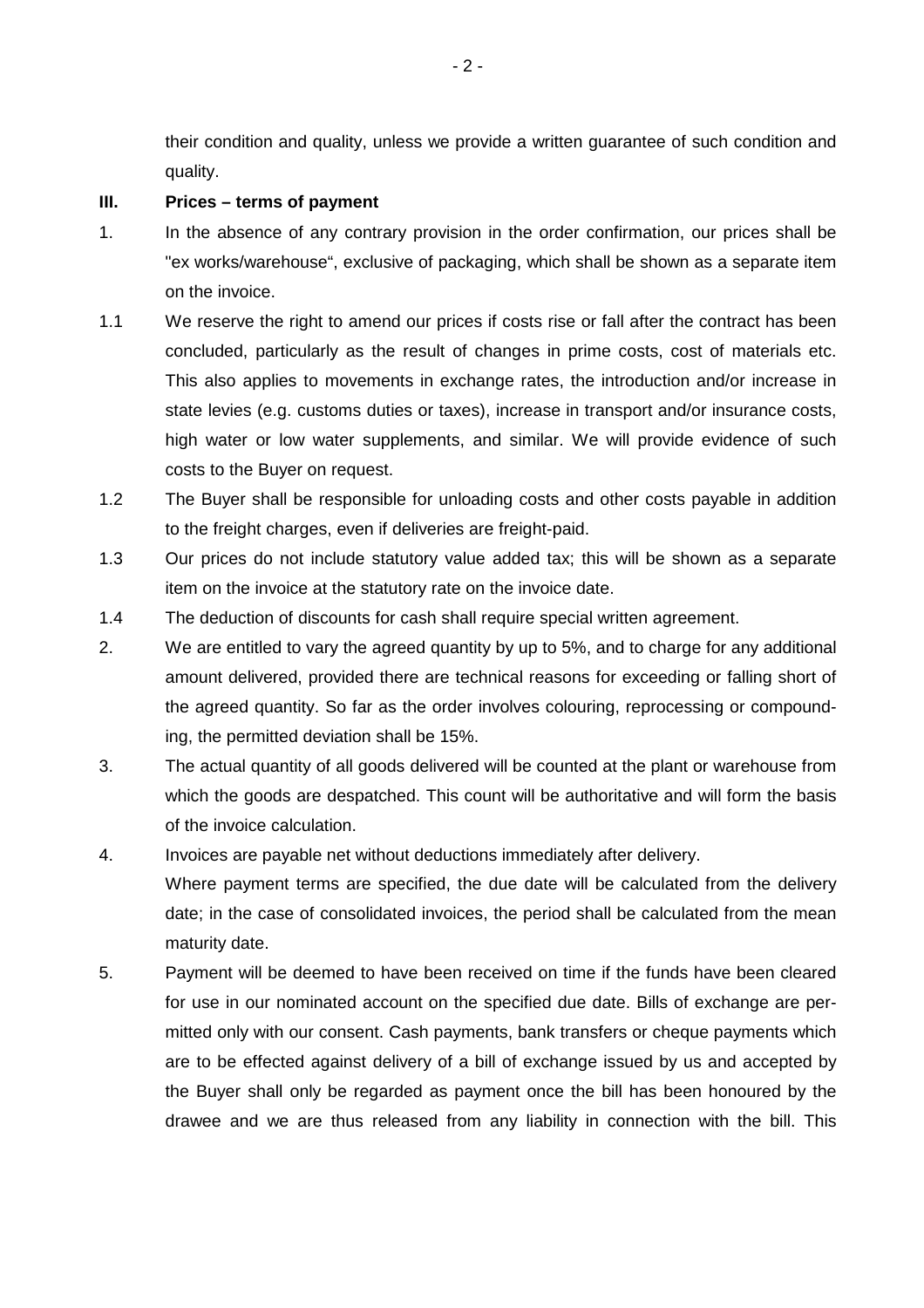means that the agreed reservation of title remains in place and in our favour until the point at which the bill is redeemed.

- 6. If we accept bills of exchange or cheques, the Buyer shall pay any discount charges or bank charges. We accept no liability for the prompt presentation or protesting of a bill.
- 7. In the event of delayed payment or legitimate doubt as to the solvency or creditworthiness of the Buyer, we shall be entitled to call in all debts arising from the business relationship with the Buyer immediately and to demand advance payment for outstanding deliveries.
- 8. Should the Buyer fall into arrears with a payment obligation, we shall be entitled to demand settlement of all other amounts owed, regardless of any conflicting terms of payment agreed upon. The same shall apply if we become aware of a substantial deterioration in the financial situation of the Buyer after the contract has been concluded.
- 9. In the event of default or if a payment date is passed, we shall be entitled to charge interest in the amount of eight percentage points above the base interest rate specified in Section 247 German Civil Code (BGB) p.a. as damages for delayed payment. A higher amount may be claimed if we can prove that the losses we have incurred as a result of the delay are higher.
- 10. Only our authorised agents who are able to present evidence of their authority are entitled to collect cash and other forms of payment.
- 11. The Buyer shall only be entitled to exercise a right of setoff if its counterclaims have been confirmed by a non-appealable court decision, are uncontested or have been acknowledged by us. It shall only be entitled to exercise a retaining lien so far as its counterclaim arises from the same contractual relationship.
- 12. Prepayments shall only be accepted as a down-payment against the total amount owed.

#### **IV. Delivery**

- 1. The delivery period stated by us shall not start to run until all technical issues have been clarified. In the absence of any express agreement to the contrary, we do not warrant compliance with the delivery dates.
- 2. Compliance with our delivery obligation is also conditional upon the timely and proper fulfilment of the obligations of the Buyer. We also reserve the right to plead the defences of failure to perform the contract and insecurity (Section 321 BGB).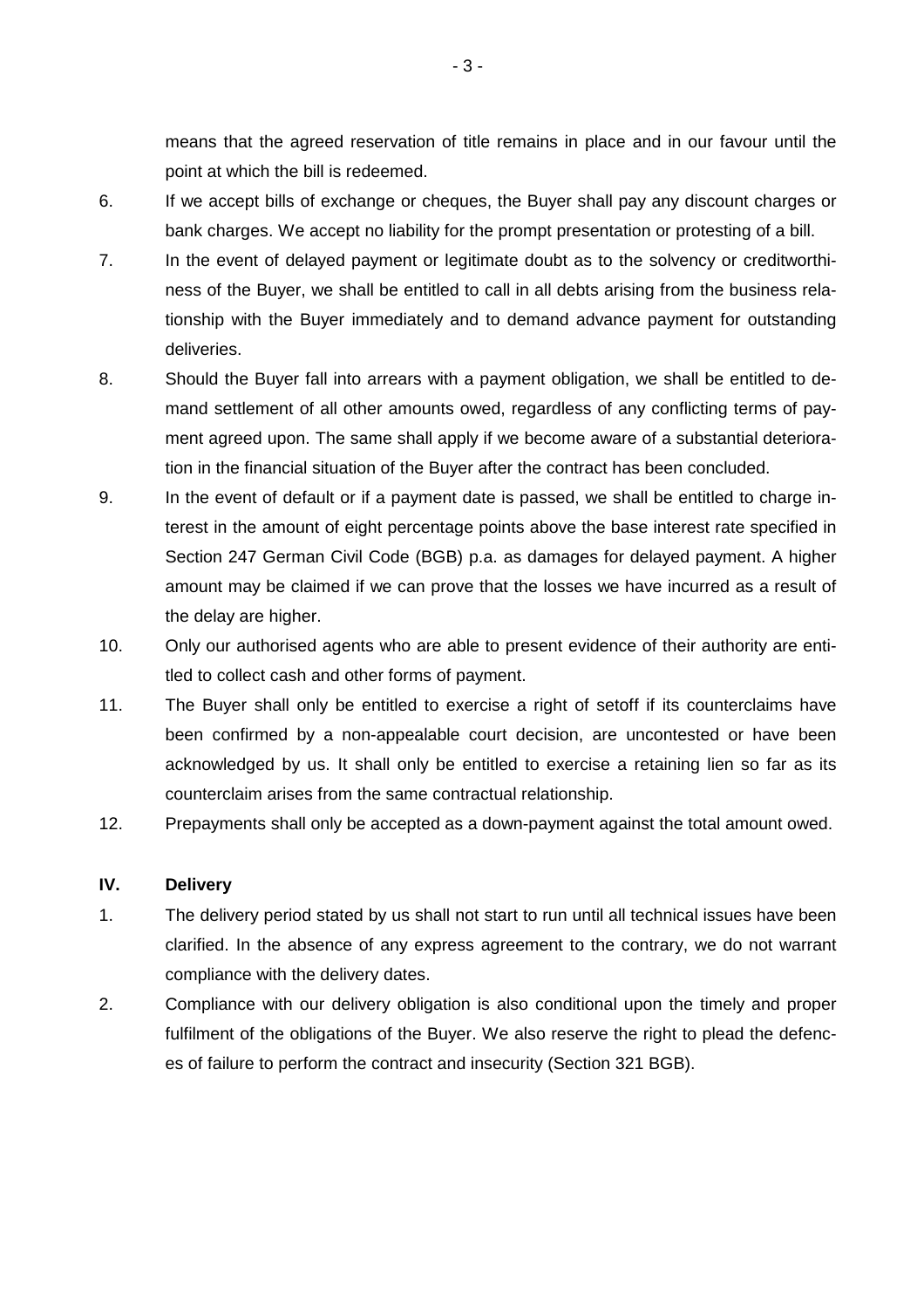- 3. Should the Buyer be late in accepting delivery or should it be in culpable breach of its other duties to cooperate, we are entitled to demand compensation for any losses we thereby incur, including any additional expenses. We reserve the right to assert additional claims.
- 4. So far as the circumstances referred to under paragraph (3) arise, the risk of accidental loss or accidental deterioration of the purchase item shall pass to the Buyer at the time at which acceptance or payment is owed.
- 5. All occurrences of force majeure, for which we are not responsible pursuant to Section 276 BGB, shall release us from the duty to perform our contractual obligations for the duration of these occurrences. We are obliged to inform the Buyer immediately if such an occurrence arises; at the same time we are obliged to inform the Buyer of the probable duration of such an occurrence. Should such an occurrence last longer than three months, we may rescind the contract. Any consideration effected will be refunded without delay.
- 6. Restrictions on the purchase of foreign currency shall also be regarded as cases of force majeure. This shall also be the case if such restrictions were in place in any form at the time the contract was concluded. So far as the purchased items are imports, the final prices shall be based on the exchange rates applicable on the day on which the transaction is agreed.
- 7. If the Buyer is in arrears with the acceptance of a part-delivery, we shall be entitled to rescind the contract and claim damages in lieu of performance for all or some of the deliveries. We may however also store the consignments which are due for delivery or send them to the Buyer at the Buyer's risk and expense. We shall be entitled to designate them as sent and include them on the invoice together with all costs incurred.

#### **V. Delayed delivery**

1. Our liability shall be governed by the statutory provisions, so far as the underlying sale and purchase agreement is a transaction in which time is of the essence within the meaning of Section 286 (2) No. 1 BGB or Section 376 German Commercial Code (HGB). We shall also be liable in accordance with the statutory provisions so far as the Buyer is entitled to claim that it no longer has an interest in the further performance of the contract as a consequence of a delivery delay for which we are responsible.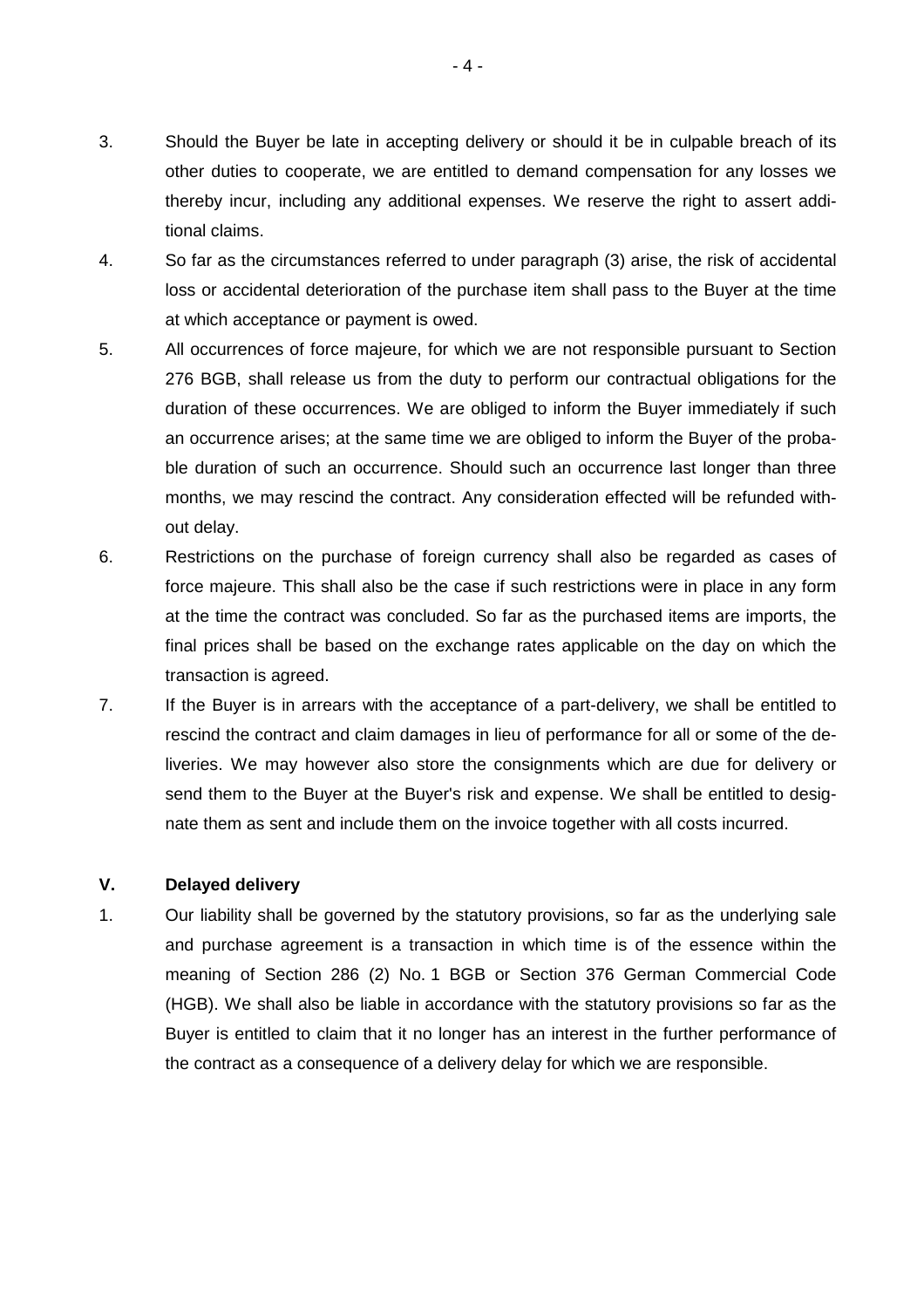- 2. We are further liable in accordance with the statutory provisions so far as the delivery delay is due to an intentional or grossly negligent breach of contract for which we are responsible; culpability on the part of our representatives or vicarious agents is to be considered our culpability. So far as the delivery delay is not due to an intentional breach of contract for which we are responsible, our liability to pay damages shall be limited to the foreseeable loss which is typical of the type of contract concerned.
- 3. We shall also be liable in accordance with the statutory provisions so far as the delivery delay for which we are responsible is due to the culpable breach of a material contractual duty; in this case, however, our liability to pay damages shall be limited to the foreseeable loss which is typical of the type of contract concerned.
- 4. In other respects, in the event of delayed delivery we shall be liable to pay, as liquidated damages, an amount equal to 0.5% of the value of the contract for each full week of delay, but not exceeding 5% of the value of the contract in total.
- 5. The above provisions shall not affect the right of the Buyer to enforce other statutory claims and rights.

## **VI. Transfer of risk**

- 1. In the absence of any contrary stipulation in the order confirmation, delivery shall be "ex works/ex warehouse".
- 2. For all deliveries, including freight-paid deliveries, the transport risk shall pass to the Buyer at the time we hand over the goods to Deutsche Bahn (German railways), the forwarding agent or a haulage contractor. The transport risk at the port of embarkation shall be borne by us.
- 3. If goods are shipped to a place other than the place of performance at the instruction of the Buyer (Versendungskauf) we are also entitled to despatch them from a place other than the place of performance. If required by the Buyer, we will take out transport insurance to cover the delivery; the costs of such insurance shall be borne by the Buyer.

#### **VII. Claims under warranty**

1. The production and trading in plastic waste (regrind or reprocessed material) and off grades entails a certain risk because of the possibility that foreign bodies may be included, despite the utmost care being taken. This risk is reflected in the lower price. The Buyer is aware of this risk when it buys reprocessed materials, off grades or regrind in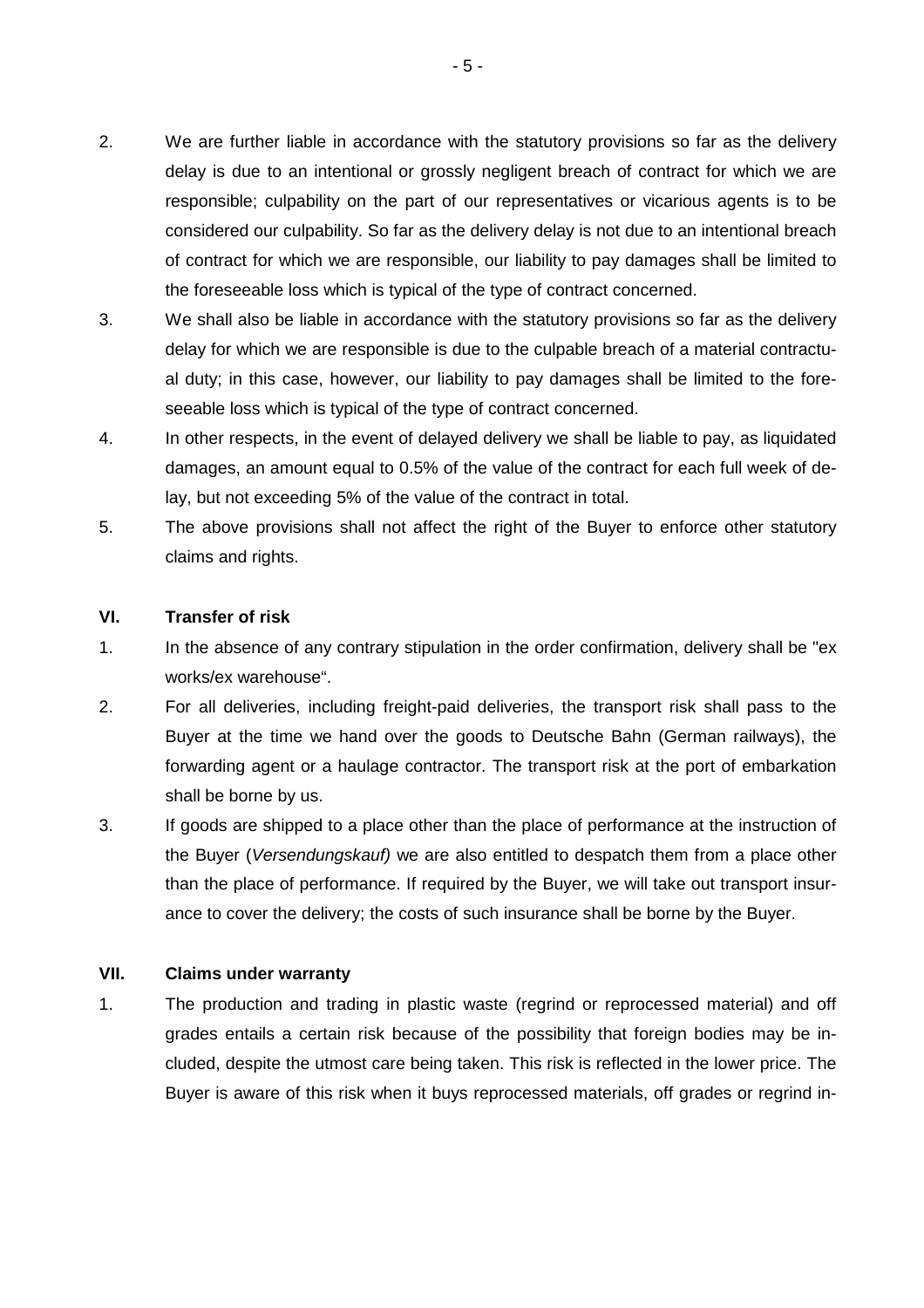stead of original products. In the absence of any written agreement to the contrary, we therefore provide no warranty that the goods are suitable for a particular purpose.

- 2. Specimens are always approval specimens and are non-binding. Analysis data and any samples provided are merely non-binding indications of the average end product unless specific characteristics are guaranteed in an individual case.
- 3. Upon receipt of the goods, the Buyer must check without undue delay whether the goods supplied are free of defects, by processing a trial batch if necessary. Notifications of defect will be permitted only if the goods are still in their despatch containers and we are able to re-examine them immediately.
- 4. Any defects must be notified in writing as soon as they are discovered, but no later than seven days after receipt of the goods. Notifications of defect will only be acknowledged if the Buyer supplies us with a sample of the goods which are the subject of the complaint. This sample must be sufficient in terms of quantity, must weigh at least 500 g and must not be mixed with other goods. The costs of the examination shall be borne by the losing party.
- 5. Paragraph 4 sentence 1 shall also apply in the event of excess deliveries or shortfalls, and for any incorrect deliveries.
- 6. If the purchased item contains a defect, we shall be entitled to choose whether to repair it or to supply a new, defect-free item. If we repair the defect, we are obliged to pay the full costs of repair, in particular the costs of transport, labour and materials, so far as these are not increased by the purchased item being in a place other than the place of performance.
- 7. Should the attempt to repair or replace the defective item fail, the Buyer is entitled at its discretion to demand rescission of the contract or reduction of the purchase price. However, if the items only deviate from the contractual requirements to a minor extent, in particular in the event of minor defects, the Buyer shall have no right of rescission.
- 8. In the event that the Buyer asserts claims for damages which are based on intentional wrongdoing or gross negligence, including the intentional wrongdoing or gross negligence of our representatives or vicarious agents, our liability shall be governed by the statutory provisions. So far as there is no question of an intentional breach of contract on our part, our liability to pay damages shall be limited to the foreseeable loss which is typical of the type of contract concerned.
- 9. In the event that we culpably breach a material duty of the contract, we shall be liable in accordance with the statutory provisions; in this case, however, our liability to pay dam-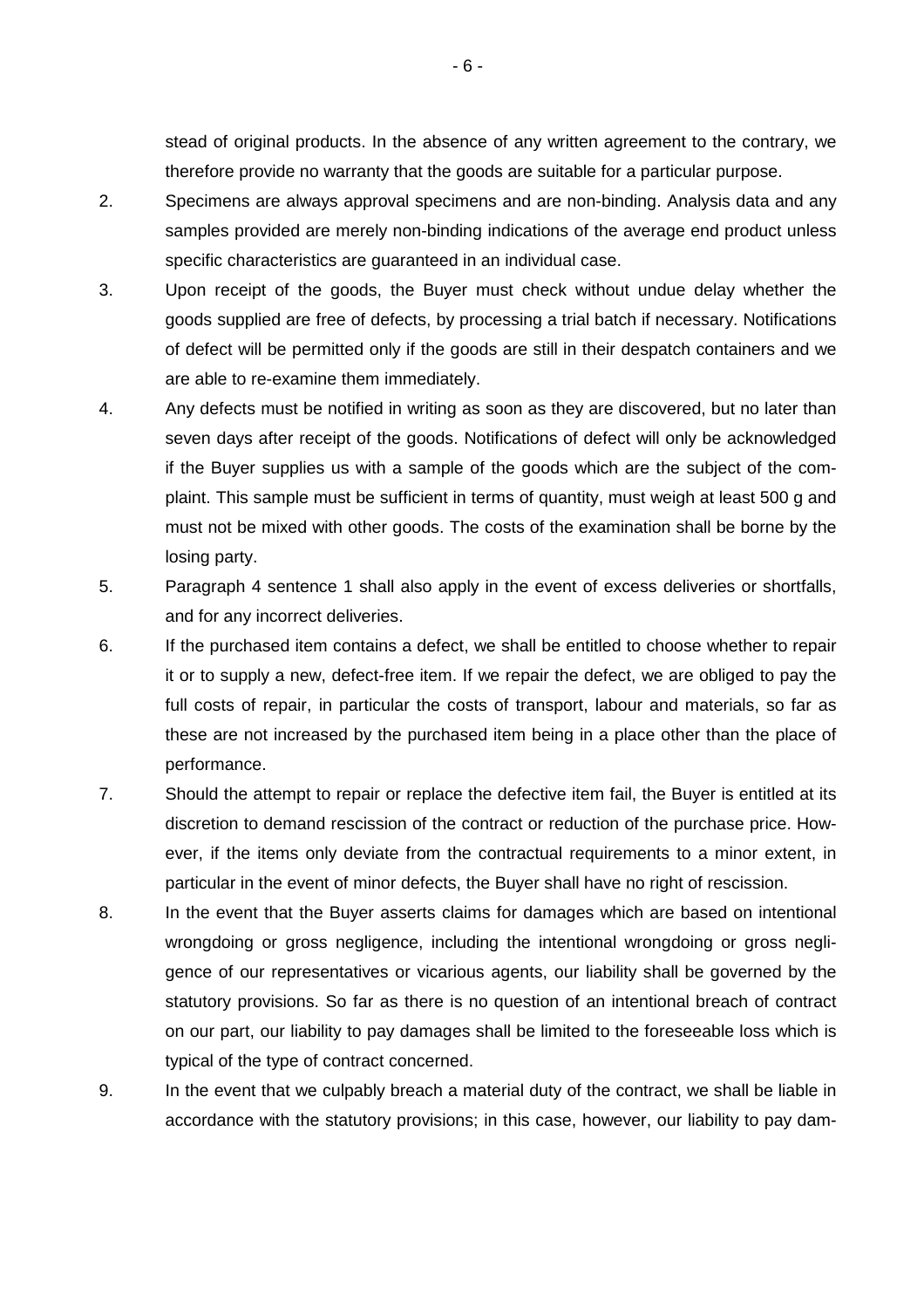ages shall be limited to the foreseeable loss which is typical of the type of contract concerned.

- 10. Our liability in respect of culpable injury to life, limb or health shall remain unaffected; this also applies to the mandatory liability under the provisions of the German Product Liability Act.
- 11. In the absence of any contrary stipulation above, liability shall be excluded.
- 12. The period of limitation for claims under warranty for brand new items shall be 12 months, starting from the time at which risk passes. No claims under warranty will be accepted for used goods.
- 13. The period of limitation in the case of recourse being taken against the supplier pursuant to Sections 478, 479 BGB remains unaffected; this shall be five years, starting from the time of delivery of the defective item.

#### **VIII. Overall liability**

- 1. All liability to pay damages above and beyond that provided for in Clause VII shall be excluded, irrespective of the legal nature of the claim being asserted. This applies in particular to claims for damages arising from culpa in contrahendo or for reason of other breaches of duty, and to claims under tort for damage to property pursuant to Section 823 BGB.
- 2. So far as our liability for damages is excluded or limited, this also applies in respect of the personal liability for damages of our employees, representatives and vicarious agents.

### **IX. Additional conditions for contracted out work**

Should the customer provide material to be processed, it shall be liable for all damage sustained by us in our capacity as contractor through foreign bodies or other foreign agents contained in the material supplied.

## **X. Packing – empties**

1. The Buyer shall be liable in the event of use contrary to the intended purpose, damage and/or loss of the packing materials which have been provided or delivered to it or to a third party named by it. The Buyer shall empty all packing delivered to it immediately and return it in a clean condition immediately to the address specified by us, excluding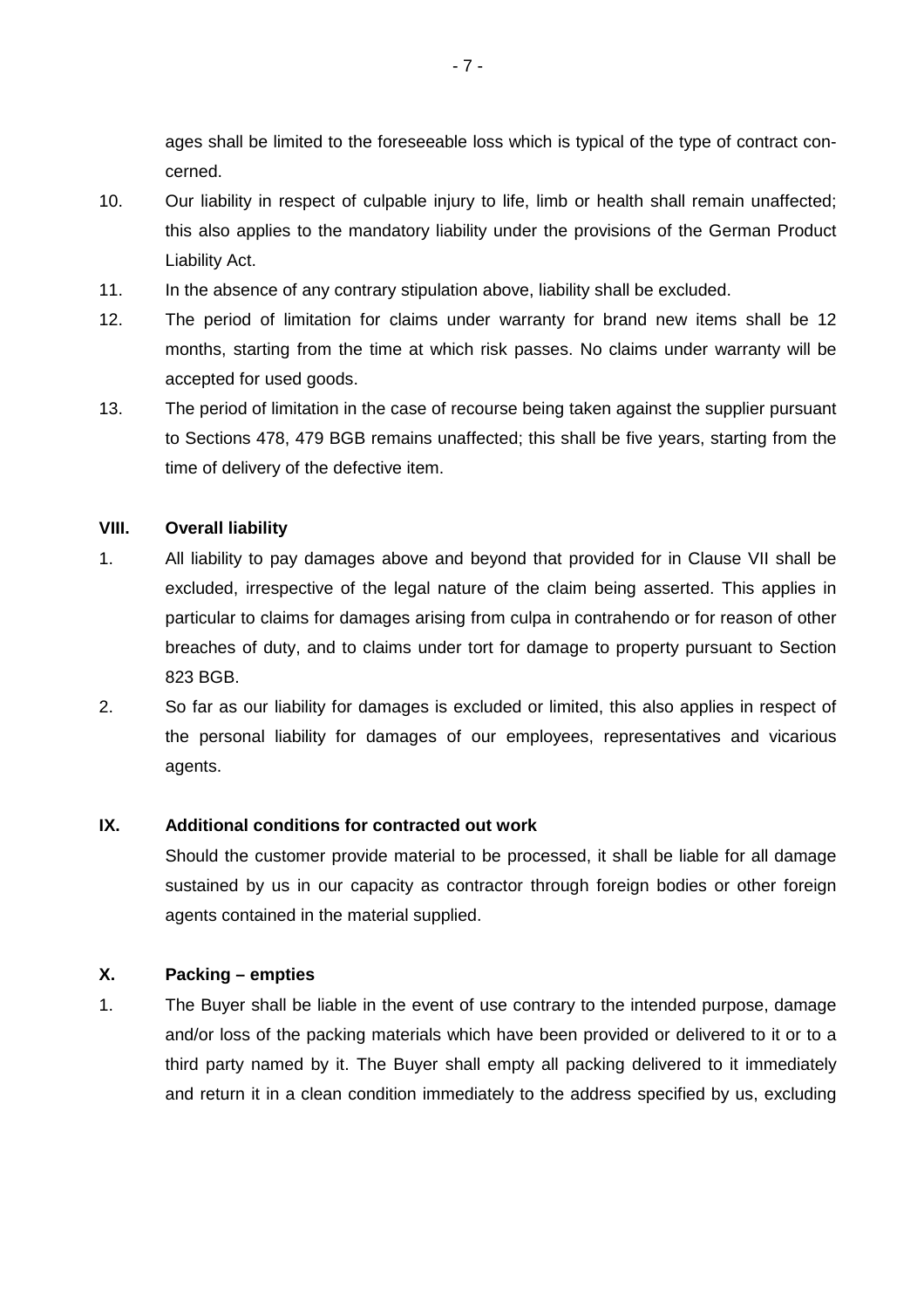any lien, freight-paid and all expenses paid. In the event of a delay in the emptying/return of packing, the Buyer must pay the usual demurrage and rent for packing, irrespective of fault.

- 2. We are not obliged to check the packing provided by the Buyer for cleanliness and suitability.
- 3. Disposable barrels and packaging may only be reused in commercial dealings once our company logo or trademark has been rendered illegible. The Buyer shall always be responsible for the proper residue-free disposal of empty containers.

#### **XI. Security for goods supplied on trade credit**

- 1. We reserve title to the purchased item until we have received payment in full of all claims arising from the business relationship with the Buyer. If the Buyer is in breach of contract, in particular if it is late in making payments, we are entitled, after granting a reasonable additional period for compliance, to take the purchased item back. The act of taking back the goods constitutes a rescission of the contract. After we take back the goods we are entitled to sell them, whereby the proceeds from sale shall be offset against the amount owed by the Buyer – less reasonable handling costs.
- 2. The Buyer is obliged to treat the purchased item with care; in particular it is obliged to insure it to replacement value at its own expense against fire, flood and theft. So far as maintenance and inspection work is required, the Buyer must carry out such work promptly at its own expense.
- 3. In the event of a levying of distraint or other third party intervention, the Buyer must notify us in writing without undue delay, so that we can file suit pursuant to Section 771 German Code of Civil Procedure (ZPO). So far as the third party is unable to refund us the court costs and out-of-court expenses of legal action pursuant to Section 771 ZPO, the Buyer shall be liable for any shortfall we incur.
- 4. The Buyer is entitled to resell the purchase item within its usual course of business; however, it hereby assigns to us all debts owed to it by its customer or third party from the resale, up to the amount of the final invoice sum (including VAT) of our claim, irrespective of whether the purchased item has been resold in its original condition or after further processing. The Buyer remains authorised to collect this debt even after it has been assigned. This shall not affect our right to collect the debt ourselves. However, we undertake not to collect the debt provided that the Buyer complies with its payment obligations from the revenues collected, is not late with its payments, does not discontinue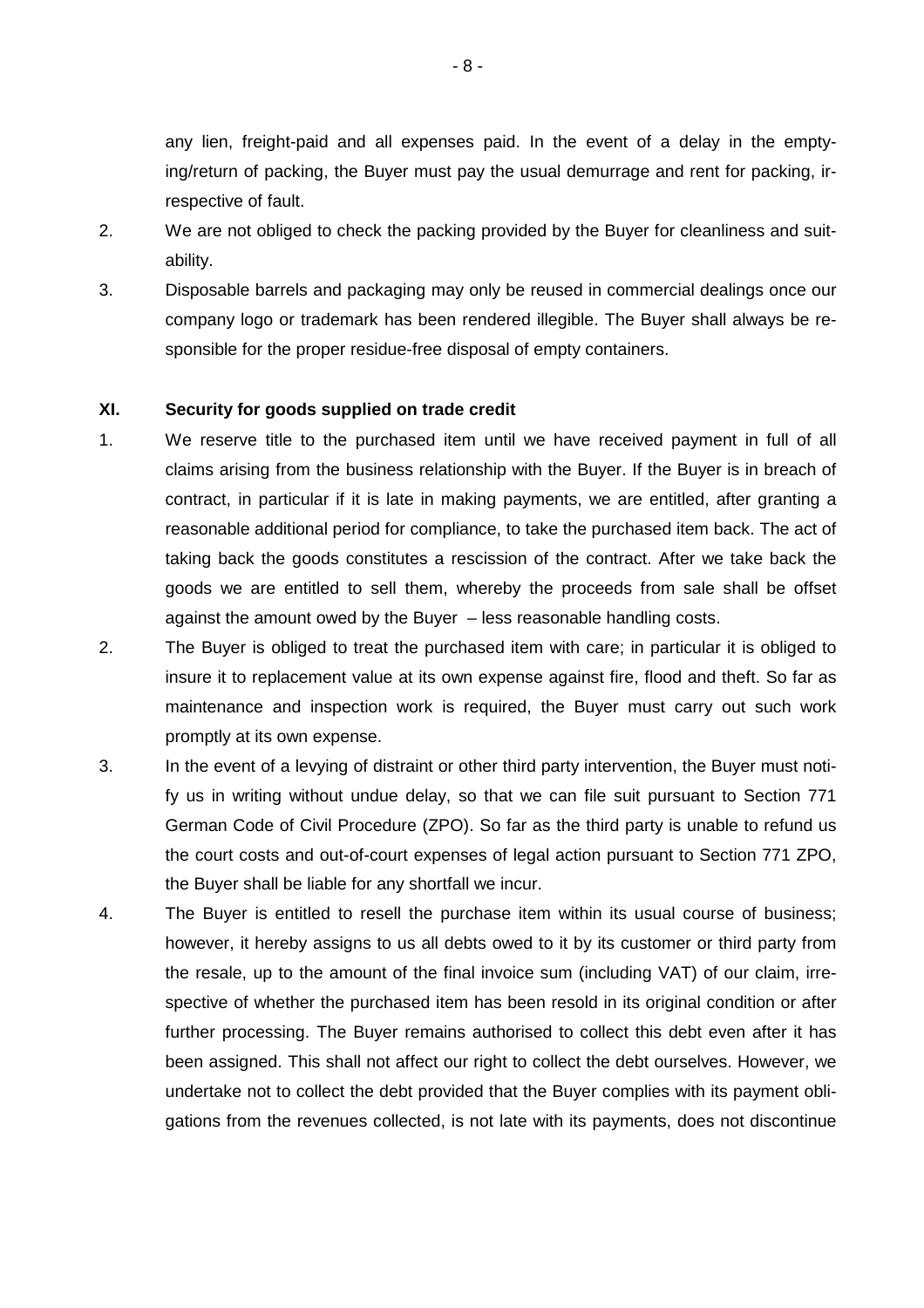payments and, in particular, does not have an application for the institution of bankruptcy, composition or insolvency proceedings filed against it. If, however, any of the aforementioned situations occurs, we may demand that the Buyer notifies us of the assigned debts and the debtors, supplies all information necessary for us to collect the debts, hands over the associated documentation and notifies the debtors (third parties) of the assignment.

- 5. The processing or transformation of the purchased item by the Buyer is always carried out on our behalf. If the purchased item is processed with other objects which do not belong to us, we shall acquire co-ownership of the new item in the same ratio as the value of the purchased item (final invoice sum, including VAT) to the other processed items at the time of processing. The item produced as a result of such processing shall be subject to the same provisions as the goods supplied under reservation of title.
- 6. If the purchased item is inseparably mixed with other objects which do not belong to us, we shall acquire co-ownership of the new item in the same ratio as the value of the purchased item (final invoice sum, including VAT) to the other mixed items at the time of mixing. If the mixing is carried out in such a way that the item of the Buyer is to be regarded as the main item, the Buyer shall be deemed to have assigned co-ownership to us on a pro rata basis. The Buyer shall be custodian of the sole ownership or coownership thus arising on our behalf.
- 7. To secure our claims against the Buyer, the Buyer shall also assign to us the claims accruing to the Buyer against a third party through the adjunction of the purchase item to land.
- 8. If the reservation of title or the assignment is not effective under the law applicable in the territory in which the goods are located, it is agreed that collateral shall be provided which is equivalent to the reservation of title or the assignment of the goods in this territory. If the cooperation of the Buyer is required to establish such a right, the Buyer shall be obliged upon our request to undertake at its own expense all measures which are required to establish and maintain such rights.
- 9. We undertake to release the securities provided to us at the request of the Buyer so far as the realisable value of our securities exceeds the claims to be secured by more than 10%; we shall be free to choose which securities shall be released.